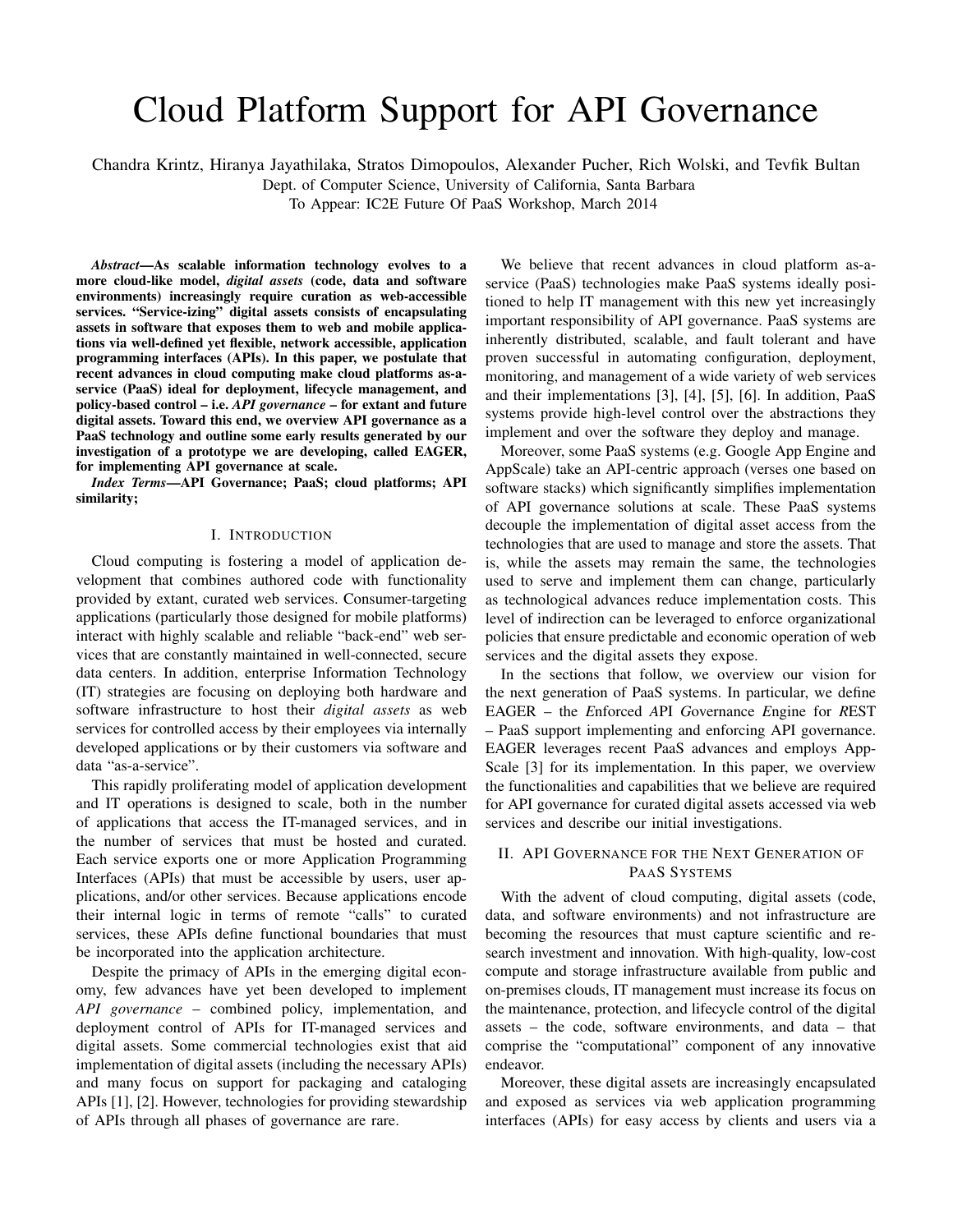network. APIs both define and control what operations can be performed on each asset, by whom, and under what conditions. Moreover, the *lifecycle* of the API follows the lifecycle of its assets and *not* the lifecycle of the surrounding technologies which typically change at a more rapid pace.

The combination of recent advances in cloud platforms, the exploding proliferation of "service-ized" digital assets, and the separation of concerns that both PaaS systems and APIs facilitate, exposes new opportunities for advancing the stateof-the-art in IT management of digital assets. PaaS systems today simplify and automate distributed deployment, elasticity, and fault tolerance of web applications (apps), services, and their runtime ecosystems. Moreover, they decouple digital asset implementation from the technologies that manage and store them. APIs provide a common entry point through which digital assets are accessed that can be monitored and controlled. By leveraging both, we can investigate and develop the next generation in PaaS technologies to facilitate API governance, i.e., the combined policy, implementation, and deployment control of APIs for IT-managed digital asset services.

To facilitate API governance, extant approaches to PaaS must be extended with new functionality (in additional to extant/typical API management features such as cataloging, search, deployment support, etc.) that provides

- *Change Control* When API changes are necessary, the extent of the effects of the change must be predictable and implemented in a uniform, consistent way. If changes need to be rolled back, the return to previous functionality is likewise consistent, complete, and managed. This requires development of efficient automated change-impact analysis techniques that can determine the potential effects of a proposed change.
- *Policy Specification and Analysis* Since APIs are gateways to digital assets, they should allow only the authorized clients access these resources. API governance requires development of mechanisms for specification of access control policies, and analysis and runtime enforcement of these policies.
- *Consistent Policy Implementation* Policies governing the use of digital assets and/or their APIs are implemented consistently across all assets regardless of the constituent technologies that are used to implement the assets themselves.
- *Implementation Portability* API implementation is decoupled from the implementation of the digital assets. As technologies evolve or, more problematically, devolve when they sunset, API integrity must be maintained across different implementations.
- *Monitoring and Auditing* API governance must include a unified approach to monitoring and auditing API activity. A unified approach is particularly important when digital assets make heavy use of open source as many research and educational environments do today. Using runtime monitoring, erroneous or malicious behaviors can be identified and resolved by appropriate exception

handling mechanisms. This is necessary since clients that interact with an API are typically not controlled by the organization that governs that API.

Toward this end, we propose to leverage PaaS technologies and to extend them with these key functionalities to provide a unifying framework for implementing and enforcing API governance called EAGER – the *E*nforced *A*PI *G*overnance *E*ngine for *R*EST. Governance policies in EAGER specify the conditions that must be met before an API is exposed to users and while it is in service. The policies themselves cover IT management functions such as change control, versioning and dependency management, auditing, and access control. In a dynamic and scalable cloud setting, such IT governance functions must be implemented in a reliable, auditable, and automated way to preserve the scaling benefits that cloud computing makes possible.

EAGER also extends PaaS with support for the specification and analysis of governance policies for APIs and their application to cloud-hosted web services statically, during deployment, and at runtime. EAGER targets RESTful web services since REST is the predominant service architecture used for web and cloud APIs and REST governance solutions are incomplete and ad hoc. In summary, EAGER supports and provides automation for API policy specification, static and dynamic policy verification, and scalable load-time and runtime policy enforcement throughout the lifecycles of APIs.

## III. INITIAL INVESTIGATIONS INTO EAGER

To implement EAGER, we employ the AppScale PaaS as our research vehicle and software infrastructure. AppScale is a distributed, scalable, and elastic runtime system that we have developed in prior work to facilitate research into and development of the next-generation of cloud programming systems. AppScale is open source, is easy to use and deploy over on-premise or public IaaS systems, and modularly integrates, via a unifying set of APIs, a wide range of cloud services, technologies, and research innovations that can be compared, contrasted, extended, and empirically evaluated. We extend AppScale to provide the capabilities required to support EAGER (scalable API governance) within an open source distributed cloud platform. In particular, we extend AppScale with

- Policy language support that unifies policy specification across different API policy types (e.g., business, maintenance, security and access, and performance) that is amenable to fast verification and analysis,
- Policy verification and translation techniques for statically checking the correctness of policies and for automatically generating test cases, deployment, and runtime checks,
- Deployment techniques that manage the distributed environment into which APIs and policies are added, updated, and removed, and
- Runtime techniques that enforce runtime policies, synchronize test/dev and production deployments, and provide API deployment rollback.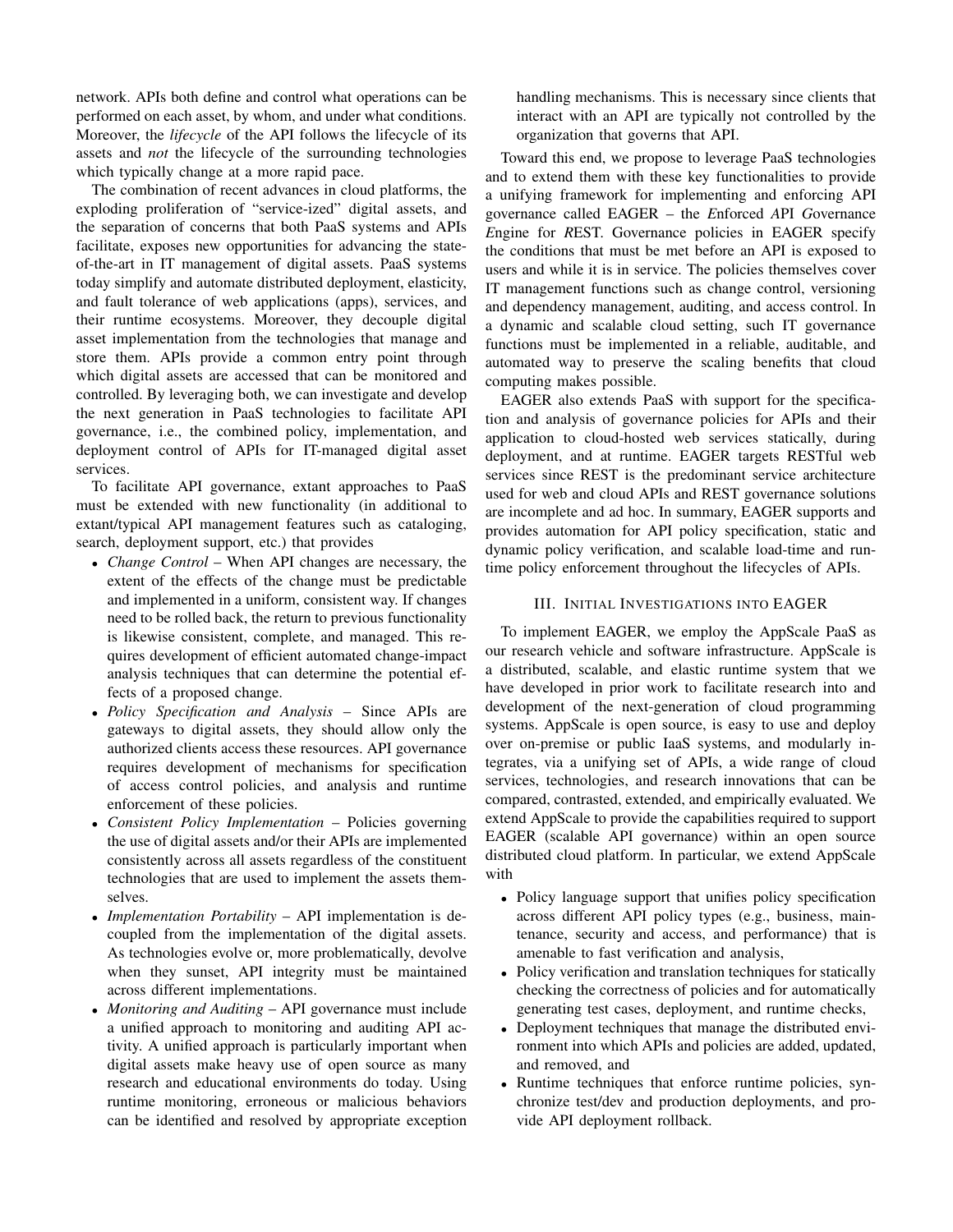Our early investigations into EAGER have two foci: deployment-time and runtime API policy enforcement, and tools for API analysis that facilitate change control. To enable the former, we integrate API management (i.e. the WSO2 API Manager [7]) into AppScale. For end-to-end policy enforcement for APIs, we decouple the API manager from the extensive web services technologies to which it is linked and extend it with new features that integrate it into the cloud platform and interoperate with our EAGER language tools, deployment service, and runtime mechanisms. The EAGER API manager intercepts API deployment and access requests in the PaaS and enforces policies at deployment and run time.

To facilitate change control, we provide a tool that developers, IT staff, and business stakeholders can use to reason about the differences between related APIs, so that they may ultimately control the impact of API churn on their API consumers via EAGER governance policies. API "churn" refers to the rapid evolution (versioning and replacement) that APIs experience as a result of consumer demands, competition, and market pressure. Churn has become increasingly frequent for many popular APIs and is particularly disruptive when API changes require client-side code modification. For example, there have been 86 releases of the Amazon EC2 service from August 2006 to August 2013 [8]. Twitter released the version 1.1 of their web API on September 2012, and pulled the version 1.0 of out of production on May 2013 [9]. eBay has released 13 versions of their trading API during the first two quarters of year 2013 alone [10]. The licensing terms of the Amazon Product Advertising API have changed twice between the years of 2011 and 2013 [11]. This churn has impacted vast numbers of individuals and client-side technologies.

Our approach employs a formal and automated mechanism for quantifying the similarity of two APIs or two API versions. Our tool uses this information to estimate client-side "porting effort", i.e. the work that is needed to modify code that consumes and accesses the API so that it can consume and access a new or different version of the API. Key to our approach is that we estimate porting effort (via API similarity) without requiring client-side code analysis (requiring such is not scalable and is infeasible in many cases).

API similarity can be analyzed from two perspectives:

- *Syntactic similarity* Similarity of the inputs and outputs of web APIs, and
- *Semantic similarity* Functional and behavioral similarity of web APIs.

Of the two, checking for syntactic similarity is a solved problem. Given a machine-readable description of the inputs and outputs of the APIs, static analysis methods can be used to verify whether two web services APIs are syntactically compatible. However, checking the semantic compatibility of web APIs is significantly more challenging. Existing semantic matchmaking methods solve this problem using semantic ontologies, process models or state machine models (e.g. [12], [13], [14], [15], [16]), all of which are complex, laborious and potentially computationally intensive. We address this limitation via a significantly more efficient technique that is simple and scalable to implement.

Our approach uses axiomatic semantics to describe the functionality and behavior of web APIs. We document the semantics in a machine-readable manner using a Python subset specifically designed to capture web service API characteristics. We keep our approach simple by disallowing complex programming constructs (e.g. loops, functions etc.), and restricting the subset to a side-effect-free programming model when documenting API semantics. Then we derive abstract syntax tree (AST) representations [17] of semantic predicates expressed in our language to compare and reason about the semantic similarity of different web APIs. We use a Dice coefficient [18] based AST similarity algorithm and Hoare's consequence rule [19] to compute a *porting effort score* for any two given web APIs.

### IV. INITIAL FINDINGS

To assess our approach for estimating porting effort and API similarity, we have implemented a EAGER prototype. Using this prototype, we have empirically evaluated its efficacy using randomly generated APIs with which we can control API similarity *a priori*. We have also analyzed the prototype using a number of web APIs from popular e-commerce and social networking venues. Our experimental results indicate that our mechanism is efficient, and delivers accurate results under most circumstances. We have further tested the validity of our approach by comparing the results computed by our formal mechanism with those provided by some human developers when manually analyzing several web APIs.

Unsurprisingly, the initial experiments performed using randomly generated web API specifications show that the porting effort between APIs tends to increase with the number of semantic predicates. As the number of semantic predicates increases, the API consumer (*e.g.* the developer of the application consuming the API) is put under more and more restrictions. Therefore, when porting among different web APIs, the developer has to take more constraints into account, and do more patchwork to reconcile the differences among these restrictions. These activities increase porting effort and the experimental results suggest that our porting effort evaluation mechanism captures this phenomenon accurately.

When considering real world web APIs, we observe a fairly large proportion of the API pairs within a set of APIs ostensibly serving the same function, have a low porting effort score. For example, we looked at three API populations: social media, airline e-commerce, and video search. In each of them, 50% of the pairs have a low porting effort score, a modal characteristic not present in the data obtained from the randomly generated APIs. Again, this result is confirmational with respect to intuition. In API populations that serve similar web services most APIs have a lot in common with each other. For example, most social media login APIs have similar constraints on username and password. Most airline APIs have similar requirements with respect to specifying departure and arrival cities, travel dates and the number of passengers. Most